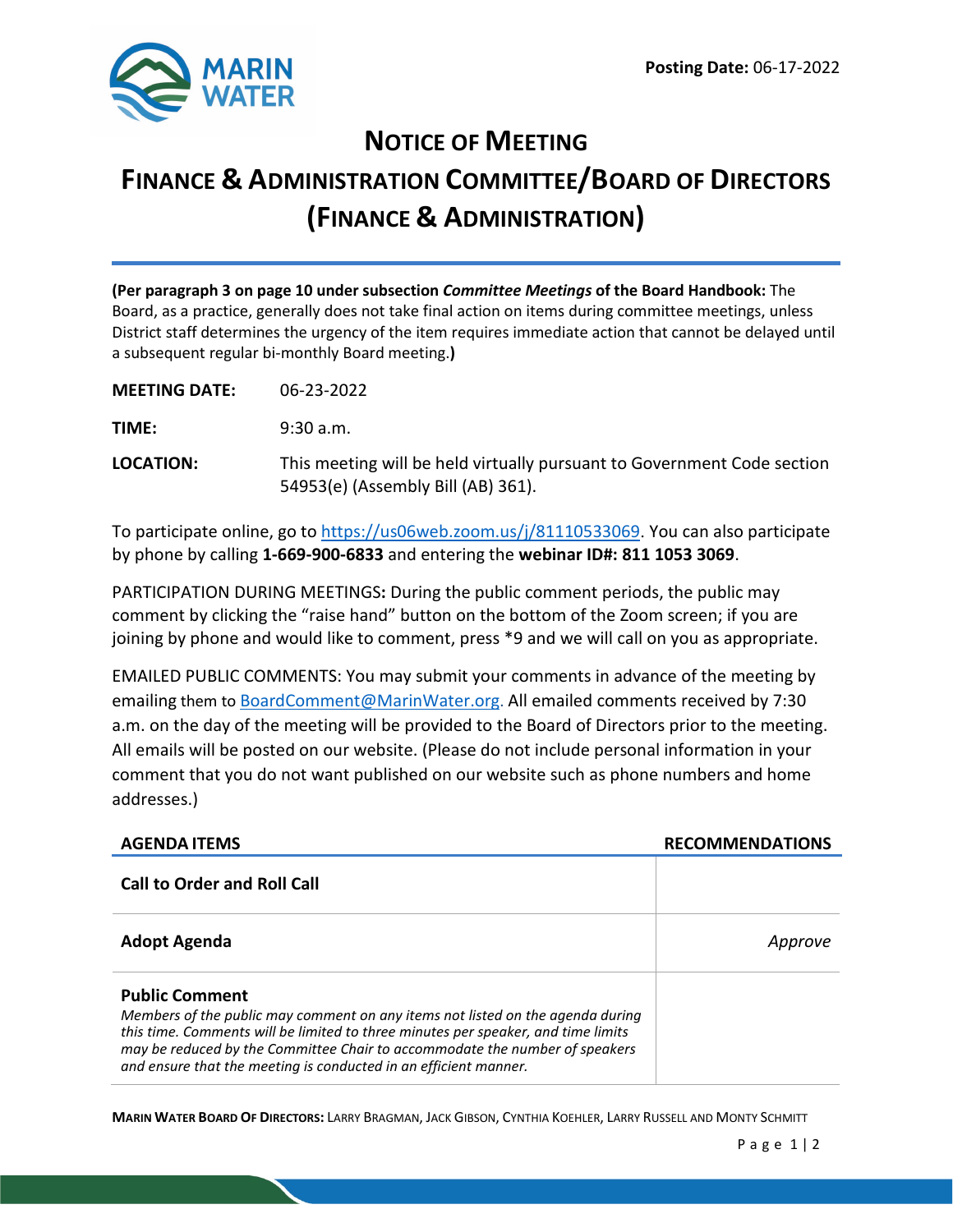| Calendar                                                                |                    |
|-------------------------------------------------------------------------|--------------------|
| 1. Monthly Financial Update - May 2022<br>(Approximate Time 20 Minutes) | <b>Information</b> |
| Adjournment (9:50 a.m.- Time Approximate)                               |                    |

**ADA NOTICE AND HEARING IMPAIRED PROVISIONS:**

In accordance with the Americans with Disabilities Act (ADA) and California Law, it is Marin Water's policy to offer its public programs, services, and meetings in a manner that is readily accessible to everyone, including those with disabilities. If you are a person with a disability and require a copy of a public hearing notice, an agenda, and/or agenda packet in an appropriate alternative format, or if you require other accommodations, please contact Board Secretary Terrie Gillen at 415.945.1448, at least two days in advance of the meeting. Advance notification will enable the Marin Water to make reasonable arrangements to ensure accessibility.

INFORMATION PACKETS ARE AVAILABLE FOR REVIEW AT THE CIVIC CENTER LIBRARY, CORTE MADERA LIBRARY, FAIRFAX LIBRARY, MILL VALLEY LIBRARY, MARIN WATER OFFICE, AND ON THE MARIN WATER WEBSITE (MARINWATER.ORG)

# **FUTURE BOARD MEETINGS:**

- Tuesday, June 28, 2022 Board of Directors' Special Meeting *(Strategic Water Supply Assessment Working Session V)* 5:00 p.m.
- Tuesday, July 5, 2022 Board of Directors' Regular Bi-Monthly Meeting 7:30 p.m.

and the state

Board Secretary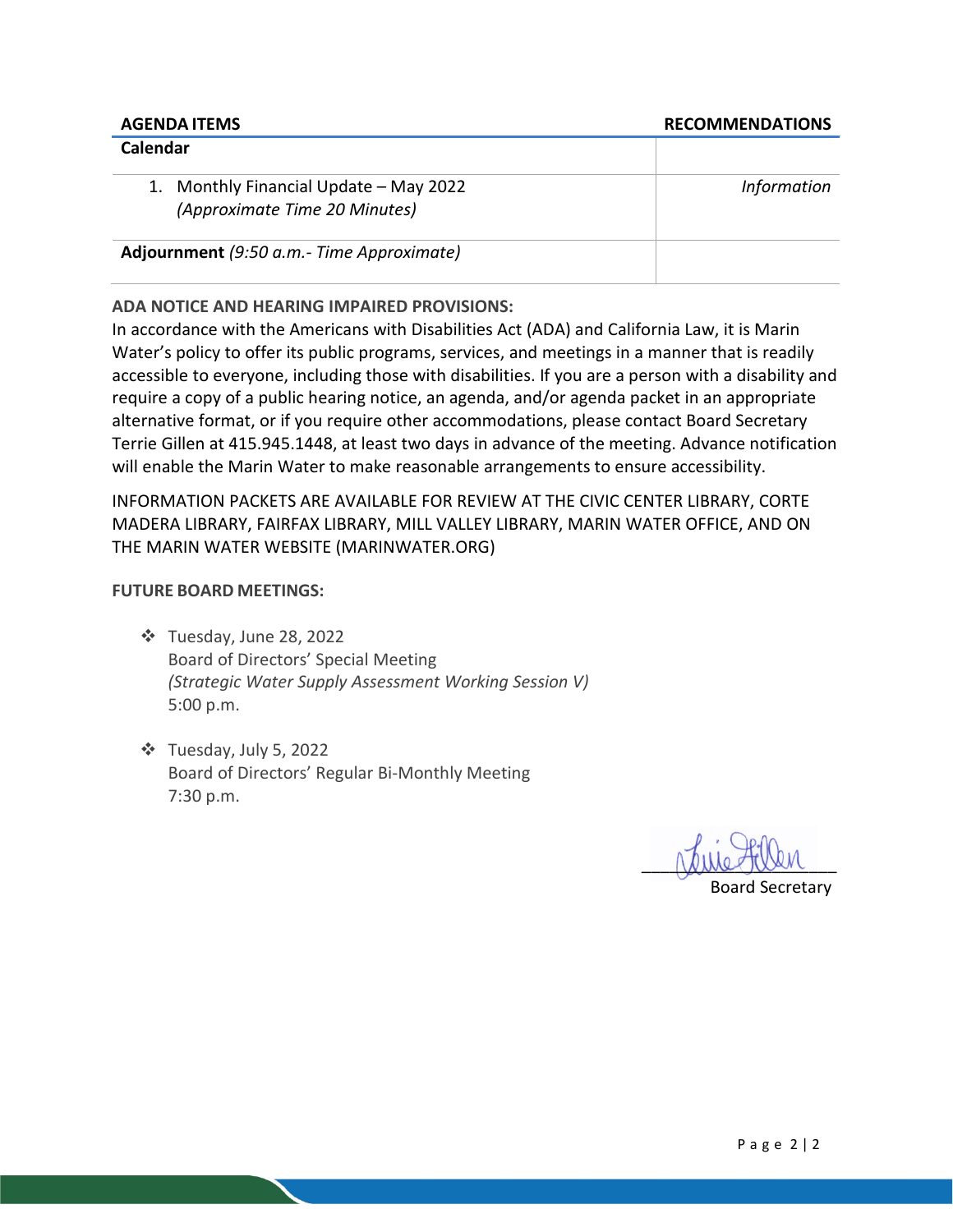

**Item Number:** 01 **Meeting Date:** 06-23-2022 **Meeting:** Finance & Administration Committee/ Board of Directors (Finance & Administration)

# Informational Item

**TO:** Finance & Administration Committee/Board of Directors (Finance & Administration)

**FROM:** Bret Uppendahl, Finance Director  $\mathcal{K}/\mathcal{L}$ 

**THROUGH:** Ben Horenstein, General Manager  $\mathscr{H}\mathscr{H}$ 

**DIVISION NAME:** Administrative Services Division

**ITEM:** Monthly Financial Update – May 2022

#### **SUMMARY**

The Monthly Financial Update provides an overview of the fiscal year-to-date financials. As of May 2022, the fiscal year-to-date total revenue is \$90.5 million, or 81.2 percent, of budgeted revenue and total expenditure is \$104.8 million, or 76.3 percent, of budgeted expenditure. It is notable that water sales, including fixed charges, are down by approximately 14.8 percent compared to the prior year as conservation efforts are realized. The unrestricted/operating fund balance is \$22.8 million, which is 2.92 months of annualized operating budget.

## **DISCUSSION**

## **Budget to Actual Comparison – All Funds**

Attached is the budget to actual comparison for fiscal year 2021-22 as of May 31, 2022. The budget to actual comparison is prepared by fund and includes revenues, expenditures and reserve balances.

For the Operating Fund, total revenues as of May 31, 2022 are \$70.0 million, or 78.9 percent, of budget. Total operating expenditures of \$80.7 million, not including depreciation and amortization, are 86.0 percent of budget. For reference, if revenues and expenses tracked linearly, we would expect them to be at 91.7 percent of fiscal year budget at the end of May.

For the Capital and Fire Flow Funds, total revenues are \$20.5 million, or 90.1 percent of budget, and are comprised primarily of CMF funds of \$14.8 million. Spending on capital and fire flow projects is \$24.1 million, or 55.4 percent, of budget as of May 31, 2022, as CIP projects typically do not follow smooth trends in expenditures. As noted in Attachment 5, an additional \$9.4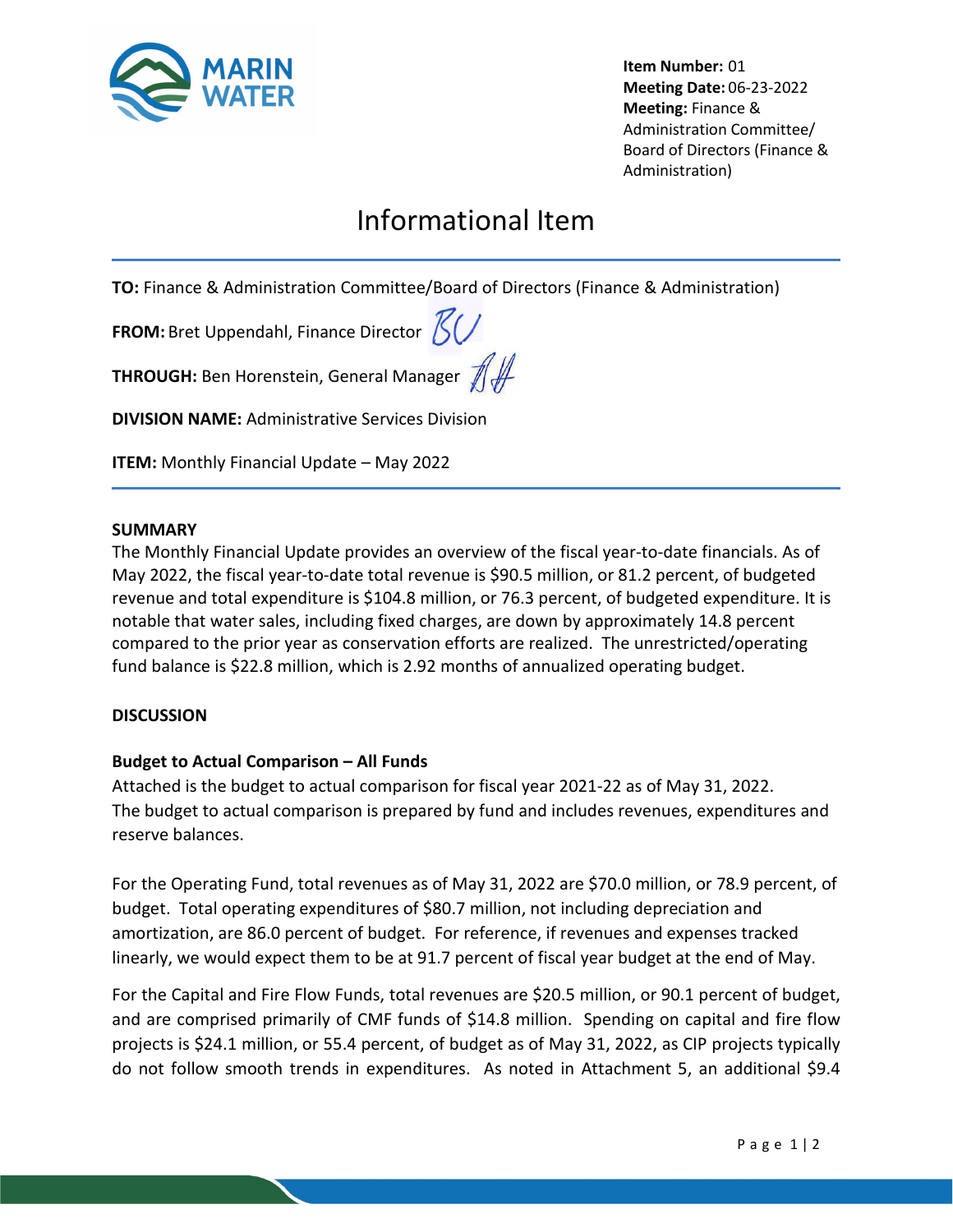million is encumbered, bringing total expenditures with encumbrances to \$33.5 million, or 76.9 percent of budget.

#### **Water Sales and Consumption**

The fiscal year to date water sales through May 31, 2022 were \$40.9 million, which is 70 percent of the annual water sales forecast. Billed water consumption through May 31, 2022 was 16,886 AF, which is 22.7 percent lower than this time last year.

Year-to-date water sales and fixed charges (Service and Watershed Fees) through May 31, 2022 were \$65.0 million, which is 75.6 percent of total annual revenue forecast of \$86.0 million. Compared to the same period for the previous fiscal year water sales and fixed charges decreased by \$11,244,029, or 14.8 percent.

#### **Fund Balances**

Per the attached Fund Balance Summary, as of May 31, 2022, the unrestricted / undesignated operating fund balance is \$22.8 million, or 2.92 months of annualized projected operating expenses for FY 2021-22. As of May 31, 2022, the Rate Stabilization fund balance is \$1.94 million, a decrease of \$7.46 million since the beginning of the fiscal year due to funding of the Emergency Intertie project, drought and conservation related costs.

#### **Forecasts**

Staff will review drought related impacts on revenue and expenditures along with a forecast of fiscal year end 2021-22 fund balances. Staff will also present scenarios regarding the possible drought effects on the fiscal year 2022-23 financials.

## **FISCAL IMPACT**

None

## **ATTACHMENT(S)**

- 1. Total Water Sales and Fixed Charges & Fees 2020/21 2021/22
- 2. Billed Water Consumption in AFs FY 2010/11 2021/22
- 3. Budget to Actual Comparison for 2021/22 as of May 31, 2022
- 4. Fund Balance Summary as of May 31, 2022
- 5. CIP Budget to Actual Comparison for 2021/22 as of May 31, 2022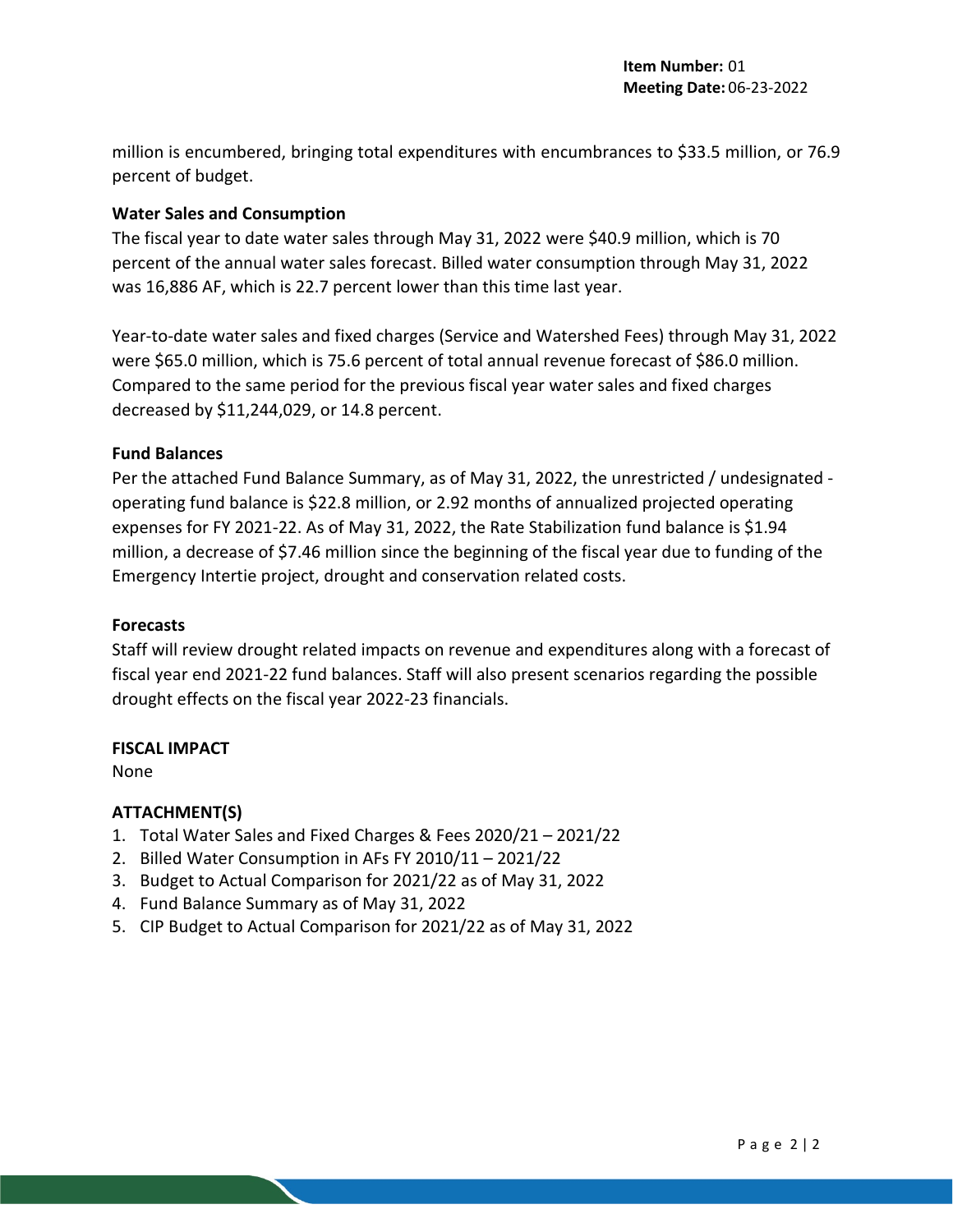#### **Item Number:** 01 **Attachment:** 01

#### **Total Water Sales and Fixed Charges & Fees Fiscal Years 2020/21 - 2021/22**

|              |            | <b>Water Sales</b> |            |            | <b>Service Charges</b> |            | <b>Watershed Fee</b> |               | <b>Total Water Sales and Fixed Charges</b> |              |                  |               |
|--------------|------------|--------------------|------------|------------|------------------------|------------|----------------------|---------------|--------------------------------------------|--------------|------------------|---------------|
|              | 20/21      | 21/22              | 21/22      | 20/21      | 21/22                  | 21/22      | 20/21                | 21/22         | 21/22                                      | 20/21        | 21/22            | 21/22         |
| <b>Month</b> | Actual     | <b>Budget</b>      | Actual     | Actual     | <b>Budget</b>          | Actual     | Actual               | <b>Budget</b> | Actual                                     | Actual       | <b>Budget</b>    | <u>Actual</u> |
| July         | 5,148,860  | \$4,840,348        | 3,893,617  | 1,408,195  | 1,541,834              | 1,432,560  | 322,117              | 352,676       | 332,631                                    | 6.879.172    | 6,734,858<br>-96 | 5,658,808     |
| August       | 7,895,649  | \$8,155,135        | 5,886,691  | 2,003,578  | 2,193,720              | 2,074,186  | 439,045              | 480,697       | 455,201                                    | 10,338,272   | 10,829,551       | 8,416,079     |
| September    | 5,919,811  | \$5,825,972        | 4,294,155  | 1,410,919  | 1,544,817              | 1,481,863  | 321,199              | 351,671       | 342,640                                    | 7,651,930    | 7,722,460        | 6,118,658     |
| October      | 7,930,465  | \$7,823,307        | 5,453,392  | 1,999,518  | 2,189,274              | 2,192,958  | 437,931              | 479,477       | 477,901                                    | 10,367,913   | 10,492,057       | 8,124,251     |
| November     | 4,977,568  | \$4,816,404        | 2,677,846  | 1,416,720  | 1,551,168              | 1,486,833  | 321,799              | 352,328       | 346,383                                    | 6,716,088    | 6,719,900        | 4,511,062     |
| December     | 6,216,270  | \$5,794,180        | 3,552,255  | 2,013,149  | 2,204,199              | 2,031,642  | 441,057              | 482,900       | 441,523                                    | 8,670,476    | 8,481,278        | 6,025,420     |
| January      | 2,624,605  | \$2,544,160        | 1,664,449  | 1,405,078  | 1,538,421              | 1,135,716  | 318,852              | 349,101       | 255,644                                    | 4,348,535    | 4,431,682        | 3,055,809     |
| February     | 3,594,233  | \$3,566,451        | 3,880,232  | 1,992,768  | 2,181,884              | 2,641,965  | 437,055              | 478,518       | 593,694                                    | 6,024,056    | 6,226,853        | 7,115,891     |
| March        | ,978,100   | \$2,097,854        | 2,285,844  | 1,400,299  | 1,533,189              | 1,539,722  | 319,385              | 349,685       | 355,422                                    | 3,697,784    | 3,980,727        | 4,180,987     |
| April        | 3,972,353  | \$3,930,424        | 4,297,065  | 2,047,123  | 2,241,396              | 2,163,652  | 441,798              | 483,711       | 474,297                                    | 6,461,274    | 6,655,531        | 6,935,014     |
| May          | 3,367,351  | \$3,059,352        | 2,978,821  | 1,382,615  | 1,513,826              | 1,512,020  | 320,761              | 351,191       | 349,379                                    | 5,070,727    | 4,924,370        | 4,840,220     |
| June         | 6,153,533  | \$6,029,493        |            | 2,052,718  | 2,247,523              |            | 451,028              | 493,817       |                                            | 8,657,279    | 8,770,833        |               |
| <b>TOTAL</b> | 59,778,799 | \$58,483,079       | 40,864,366 | 20,532,680 | \$22,481,250           | 19,693,118 | 4,572,027            | \$5,005,772   | 4,424,715                                  | \$84,883,506 | \$85,970,101     | \$64,982,198  |

**Original Budget-to-Actual Basis -15.83%**

**Actual-to-Actual Basis-14.75%**

**% of total budget received 75.59%**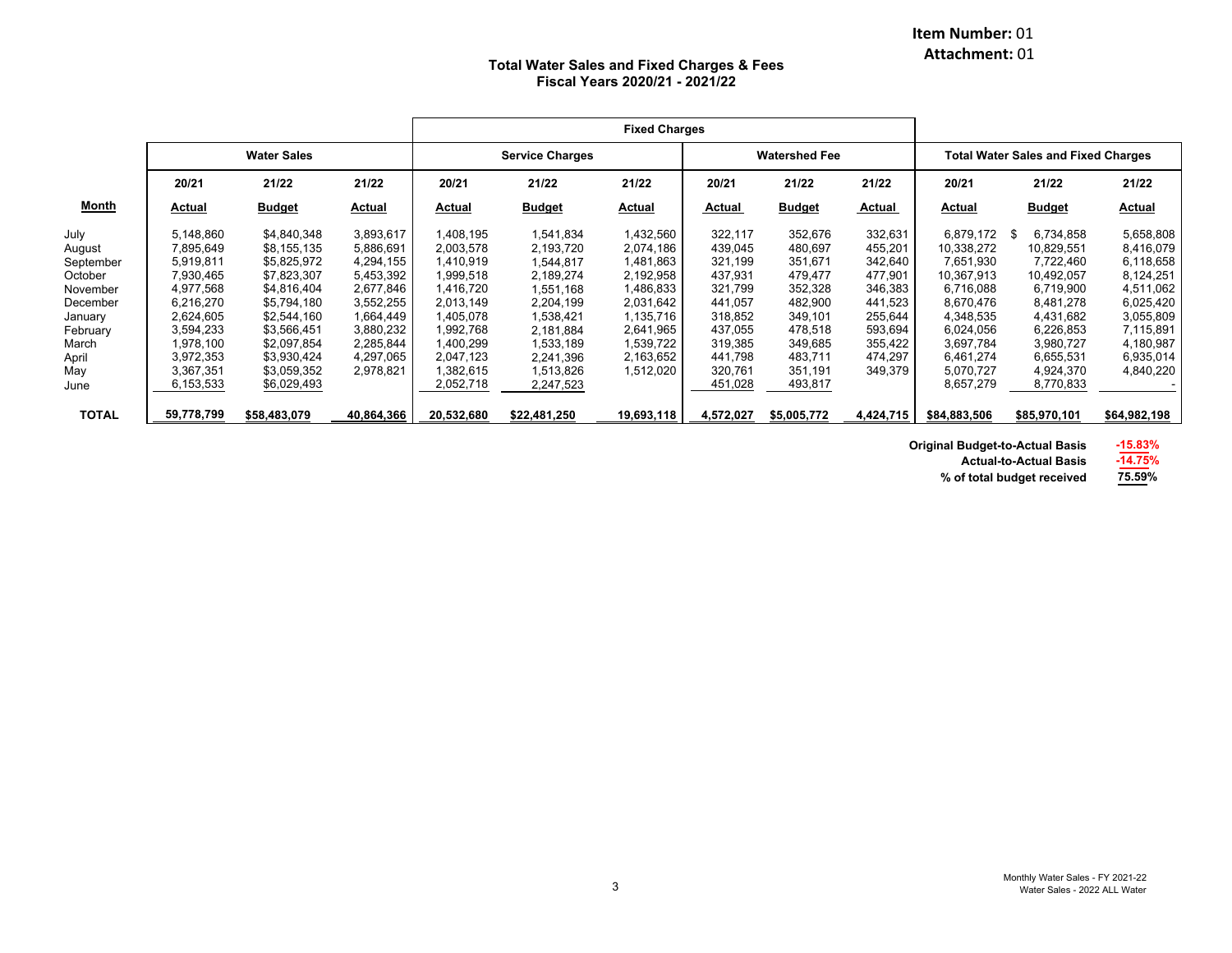#### **Billed Water Consumption In AF Fiscal Year 2010/11 - 2020/21**

| Month        | 10/11<br>Actual | 11/12<br>Actual | 12/13<br>Actual | 13/14<br>Actual | 14/15<br>Actual | 15/16<br>Actual | 16/17<br>Actual | 17/18<br>Actual | 18/19<br>Actual | 19/20<br>Actual | 2021<br>Actual | 21/22<br><b>Budget</b> | 21/22<br>Actual | Actual<br>to<br>Monthly<br><b>Actual</b><br>%<br><b>Budget</b><br><b>Variance Change</b> |
|--------------|-----------------|-----------------|-----------------|-----------------|-----------------|-----------------|-----------------|-----------------|-----------------|-----------------|----------------|------------------------|-----------------|------------------------------------------------------------------------------------------|
| July         | 1,968           | 1,852           | 2,160           | 2,205           | 1,969           | 1,628           | 1,876           | 1,931           | 1,975           | 1,834           | 2,022          | 1,940                  | 1.642           | $-15.36\% -18.77\%$                                                                      |
| August       | 3,457           | 3.154           | 3.564           | 3,407           | 3.186           | 2,620           | 3.012           | 3.206           | 3.245           | 3.112           | 3,215          | 3,194                  | 2.500           | $-21.74\% -22.24\%$                                                                      |
| Septem       | 2,309           | 2.175           | 2,333           | 2,244           | 1.973           | 1.775           | 1,939           | 2,027           | 2,145           | 2,112           | 2,205          | 2,122                  | 1.604           | $-24.41\% -27.24\%$                                                                      |
| Octobe       | 3,286           | 3,045           | 3,163           | 3,215           | 2.778           | 2,583           | 2,767           | 3,140           | 2,951           | 3,058           | 3,124          | 3,068                  | 2.293           | $-25.25\% -26.58\%$                                                                      |
| Novem        | 1,628           | 1,585           | 1,586           | 1,931           | 1,454           | 1,490           | 1,340           | 1,705           | 1,664           | 1,837           | 1,882          | 1,772                  | 1.153           | $-34.94\% -38.73\%$                                                                      |
| Decem        | 1,784           | 1,986           | 1,911           | 2,433           | 1,984           | .935            | 1,646           | 1,914           | 2,169           | 2,295           | 2,418          | 2,199                  | 1.439           | $-34.57\% -40.49\%$                                                                      |
| Januan       | 1,071           | 1,200           | 1,005           | 1,342           | 1,065           | 991             | 910             | 942             | 993             | 1,186           | 1,157          | 1,070                  | 735             | $-31.31\% -36.49\%$                                                                      |
| Februa       | 1,625           | 1.858           | 1,680           | 1,996           | 1,651           | 1,450           | .392            | ,754            | 1,525           | 1,556           | 1,625          | 1,615                  | 1,646           | 1.25%<br>89%⊳                                                                            |
| March        | 958             | 1,079           | 1,054           | 1,042           | 1,048           | 832             | 846             | 992             | 879             | 1,105           | 970            | 986                    | 948             | $-2.27%$<br>$-3.91%$                                                                     |
| April        | 1,640           | 1,676           | 2,016           | 1,627           | 1,910           | .467            | 1,375           | 1,612           | 1,427           | 1,883           | 1,775          | 1,674                  | 1.717           | 2.57%<br>$-3.25%$                                                                        |
| May          | 1,321           | 1,266           | 1,655           | 1,308           | 1,379           | 1,067           | 1,092           | 1.240           | 1,224           | 1,378           | 1,459          | 1,325                  | 1.209           | $-8.74%$<br>$-17.09%$                                                                    |
| June         | 2,568           | 2,789           | 3,161           | 2,642           | 2,344           | 2,478           | 2,416           | 2,516           | 2,349           | 2,711           | 2,559          | 2,533                  |                 |                                                                                          |
| <b>TOTAL</b> | 23,614          | 23,666          | 25,290          | 25,390          | 22,742          | 20,316          | 20,611          | 22,978          | 22,546          | 24,065          | 24,410         | 23,500                 | 16,886          |                                                                                          |

**Budget-to-Actual Basis Actual-to-Actual Basis% of total budget**

| -19.46% |
|---------|
| 22.72%  |
| 71.86%  |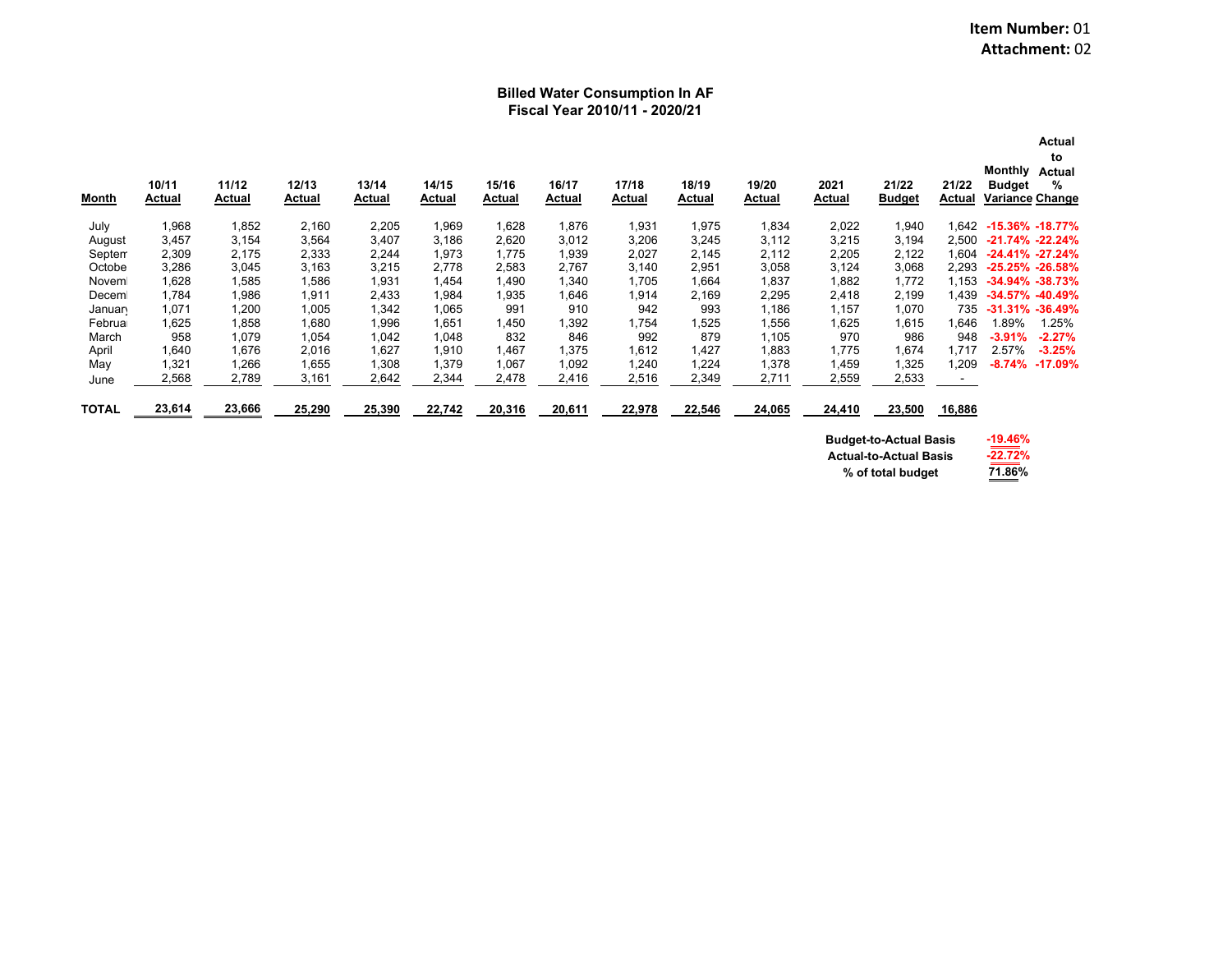#### **Marin Municipal Water District Budget to Actual Comparison for 2021/22 - All Funds Actual as of May 31, 2022 Unaudited**

|                                              | 2021/22 Adjusted  | <b>Actual as of</b> | $%$ of        |  |
|----------------------------------------------|-------------------|---------------------|---------------|--|
| <b>Revenues and Expenditures</b>             | <b>Budget</b>     | May 31, 2022        | <b>Budget</b> |  |
| <b>Revenues:</b>                             |                   |                     |               |  |
| Water Sales and Service Charge:              |                   |                     |               |  |
| <b>Water Sales</b>                           | \$<br>58,483,079  | \$<br>40,864,366    | 69.9%         |  |
| Service Charge                               | 22,481,250        | 19,693,118          | 87.6%         |  |
| Watershed Management Fee                     | 5,005,772         | 4,424,715           | 88.4%         |  |
| <b>Total Water Sales and Service Charge</b>  | 85,970,101        | 64,982,198          | 75.6%         |  |
| Other Revenues:                              |                   |                     |               |  |
| Rents                                        | 666,903           | 669,949             | 100.5%        |  |
| Grants                                       |                   | 2,519,725           |               |  |
| <b>Watershed Rents</b>                       | 939,166           | 886,172             | 94.4%         |  |
| <b>Watershed Payments</b>                    | 365,116           | 391,005             | 107.1%        |  |
| Late Payment and Special Read Charges        | 120,133           | 117,332             | 97.7%         |  |
| Interest                                     | 336,497           | 187,453             | 55.7%         |  |
| Miscellaneous                                | 350,647           | 263,198             | 75.1%         |  |
| <b>Total Other Revenues</b>                  | 2,778,462         | 5,034,834           | 181.2%        |  |
| <b>Total Operating Revenues</b>              | 88,748,563        | 70,017,033          | 78.9%         |  |
| <b>Expenditures:</b>                         |                   |                     |               |  |
| Personnel services                           | 53,772,177        | 45,942,145          | 85.4%         |  |
| Materials and supplies                       | 3,218,135         | 2,080,855           | 64.7%         |  |
| Operations                                   | 8,940,923         | 6,109,978           | 68.3%         |  |
| Water conservation rebate program            | 1,790,323         | 1,636,958           | 91.4%         |  |
| Electrical power                             | 5,477,922         | 3,792,407           | 69.2%         |  |
| Water purchased                              | 8,100,000         | 10,383,250          | 128.2%        |  |
| Insurance, including claims                  | 1,425,500         | 1,932,391           | 135.6%        |  |
| General and administrative                   | 6,124,407         | 4,142,683           | 67.6%         |  |
| Debt service - interest and principal        | 10,184,004        | 9,335,337           | 91.7%         |  |
| Overhead cost allocated to capital           | (5, 197, 000)     | (4,664,465)         | 89.8%         |  |
| <b>Total Operating Expenditures</b>          | 93,836,390        | 80,691,538          | 86.0%         |  |
|                                              |                   |                     |               |  |
| <b>Transfer out to Capital Fund (PayGo)</b>  |                   |                     |               |  |
| <b>Net Operating Fund Increase(Decrease)</b> | \$<br>(5,087,827) | \$<br>(10,674,505)  |               |  |
|                                              |                   |                     |               |  |
| <b>Operating Fund Balance</b>                |                   |                     |               |  |
| <b>Opening Fund Balance</b>                  | \$<br>32,619,471  | \$<br>32,619,471    |               |  |
| Net Operating Fund Increase(Decrease)        | (5,087,827)       | (10,674,505)        |               |  |
| Transfer (to)/from Rate Stablization Fund    |                   | 1,496,000           |               |  |
| Accrual adjustments                          | 398               | (639, 154)          |               |  |
| <b>Ending Fund Balanace</b>                  | \$<br>27,532,042  | \$<br>22,801,812    |               |  |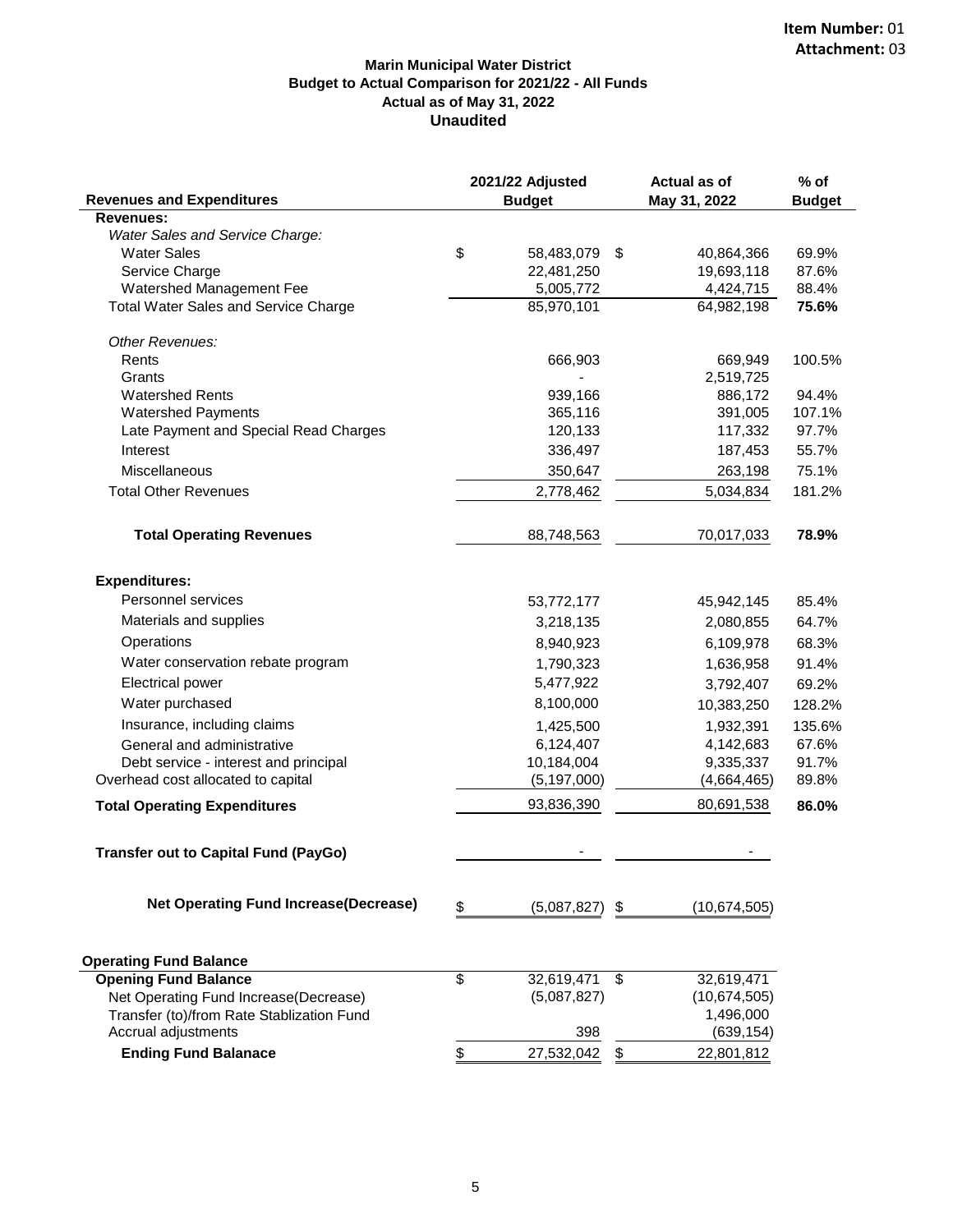# **Capital and Fire Flow Funds**

| <b>Revenues and Expenditures</b>                  | <b>Budget</b>             |      | Actual as of<br>May 31, 2022 | $%$ of<br><b>Budget</b> |
|---------------------------------------------------|---------------------------|------|------------------------------|-------------------------|
| <b>Revenues:</b>                                  |                           |      |                              |                         |
| <b>Customer Reimbursement Project</b>             | \$<br>710,182             | - \$ | 468,937                      | 66.0%                   |
| Interest Income                                   | 15,000                    |      | 1,688                        | 11.3%                   |
| <b>Transfer-in from Operating (PayGo)</b>         |                           |      |                              |                         |
| <b>Contributed Capital:</b>                       |                           |      |                              |                         |
| Fire Flow                                         | 4,500,000                 |      | 4,324,076                    | 96.1%                   |
| Capital Maintenance Fee                           | 17,370,793                |      | 14,813,147                   | 85.3%                   |
| <b>Capital Connection Fee</b>                     | 100,000                   |      | 334,871                      | 334.9%                  |
| Capital Grants & Contribution                     |                           |      | 509,392                      |                         |
| <b>Total Revenues and Contributed Capital</b>     | 22,695,975                |      | 20,452,109                   | 90.1%                   |
| <b>Capital Expenditures:</b>                      |                           |      |                              |                         |
| Capital Projects - District                       | 33,577,907                |      | 19,586,705                   | 58.3%                   |
| Capital Projects - Fire Flow                      | 7,660,774                 |      | 3,553,367                    | 46.4%                   |
| Capital equipment purchases                       | 2,287,805                 |      | 977,709                      | 42.7%                   |
| <b>Total Capital and Fire Flow Expenditures</b>   | 43,526,485                |      | 24,117,780                   | 55.4%                   |
| Net Capital and Fire Flow Fund Increase(Decrease) | \$<br>$(20, 830, 510)$ \$ |      | (3,665,671)                  | 17.6%                   |
| <b>Capital Fund Balance</b>                       |                           |      |                              |                         |
| <b>Capital Fund</b>                               |                           |      |                              |                         |
| <b>Opening Fund Balance</b>                       | \$<br>21,061,136          | \$   | 21,061,136                   |                         |
| Net Capital Fund Increase(Decrease)               | (17,669,737)              |      | (3,458,671)                  |                         |
| Transfer (to)/from Rate Stablization Fund         |                           |      | 5,650,000                    |                         |
| Capital equipment purchases                       |                           |      | (977, 709)                   |                         |
| Accrual adjustments                               | 3,809,223                 |      | 3,015,161                    |                         |
| <b>Ending Fund Balance</b>                        | \$<br>7,200,622           | \$   | 25,289,917                   |                         |
| <b>Fire Flow Fund</b>                             |                           |      |                              |                         |
| <b>Opening Fund Balance</b>                       | \$<br>3,139,821           | \$   | 3,139,821                    |                         |
| Net Fire Flow Fund Increase(Decrease)             | (3, 160, 774)             |      | 770,709                      |                         |
| Accrual adjustments                               |                           |      | (584, 453)                   |                         |
| <b>Ending Fund Balance</b>                        | \$<br>(20, 953)           | \$   | 3,326,077                    |                         |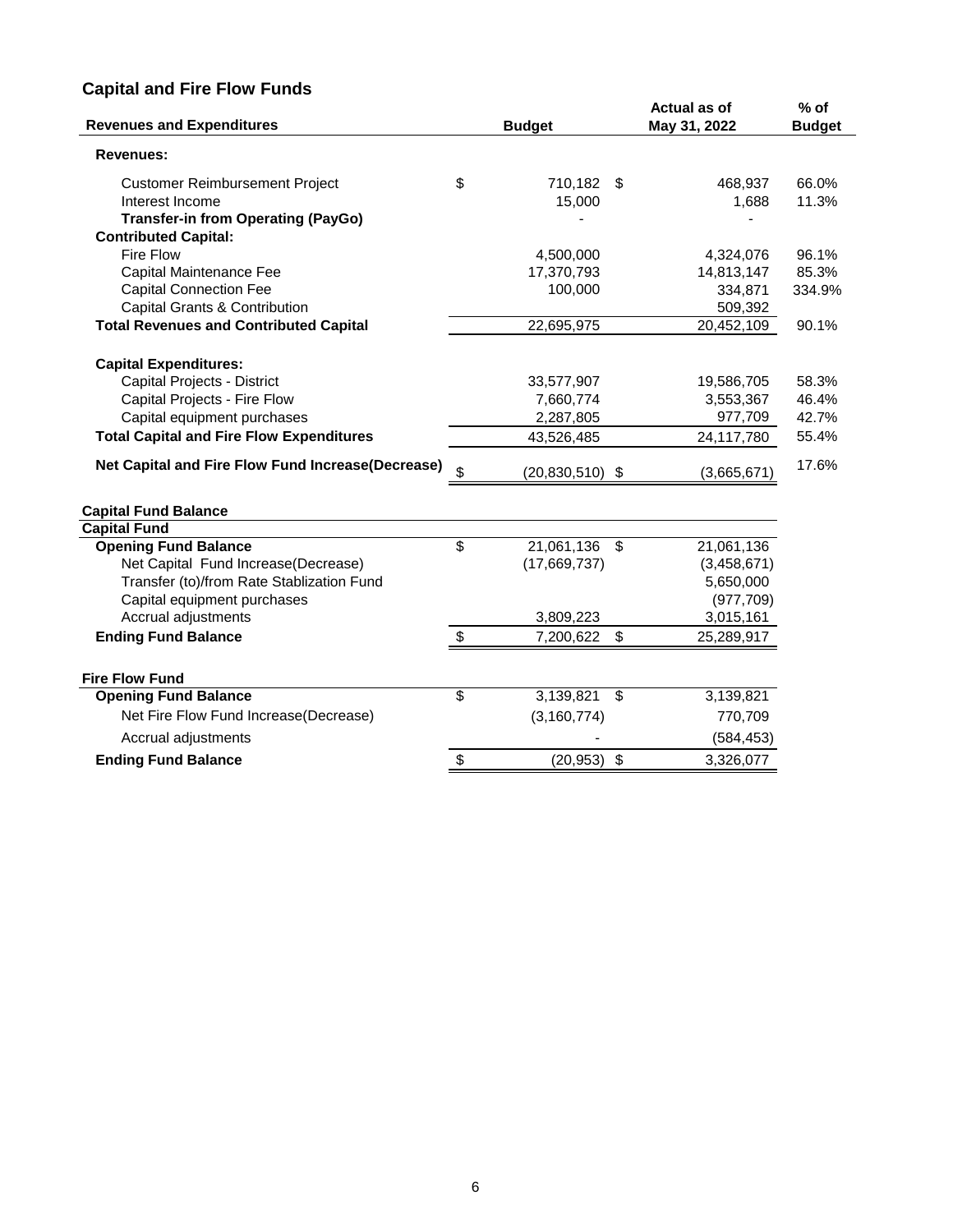# **Fund Balance Summary**

|                                                                                                            |                  | Projected        |                  |                  |
|------------------------------------------------------------------------------------------------------------|------------------|------------------|------------------|------------------|
|                                                                                                            | 6/30/2019        | 6/30/2020        | 6/30/2021        | 5/31/2022        |
| Restricted                                                                                                 | \$<br>7,653,646  | \$<br>6,959,570  | \$<br>4,418,546  | \$<br>3,935,851  |
| <b>Board Designated</b>                                                                                    | 6,643,705        | 14,239,307       | 15,468,957       | 13,718,957       |
| <b>Watershed Fund</b>                                                                                      |                  |                  |                  |                  |
| <b>Rate Stabilization Fund</b>                                                                             | 9,400,000        | 9,400,000        | 9,400,000        | 1,942,000        |
| Pension Reserve Fund                                                                                       | 2,000,000        | 2,000,000        | 2,000,000        | 2,000,000        |
| Fire Flow Fund                                                                                             | (1,363,318)      | 2,021,206        | 3,139,821        | 3,326,077        |
| Capital Fund                                                                                               | 23,957,026       | 25,255,175       | 21,061,135       | 25,289,917       |
| Unrestricted/undesignated -<br>Operating                                                                   | 27,359,341       | 26,162,068       | 32,619,471       | 22,801,811       |
| <b>Total</b>                                                                                               | \$<br>75,650,400 | \$<br>86,037,326 | \$<br>88,107,930 | \$<br>73,014,614 |
| <b>Months Operating Fund</b><br><b>Unrestricted - Operating to</b><br><b>Annualized Actual Expenditure</b> | 4.19             | 3.69             | 3.69             | 2.92             |
| <b>Debt Coverage Ratio</b>                                                                                 | 1.39             | 2.10             | 2.81             | 1.40             |
| As of May 31, 2022                                                                                         | <b>Principal</b> | <b>Interest</b>  | <b>Total</b>     |                  |
| <b>2012 Bond</b>                                                                                           | 74,415,000       | 61,612,140       | 136,027,140      |                  |
| <b>2016 Bond</b>                                                                                           | 31,380,000       | 20,660,288       | 52,040,288       |                  |
| <b>2017 Bond</b>                                                                                           | 33,500,000       | 25,254,375       | 58,754,375       |                  |
| <b>Total Bond Debt</b>                                                                                     | 139,295,000      | 107,526,803      | 246,821,803      |                  |
| <b>CREB</b>                                                                                                | 366,750          |                  | 366,750          |                  |
| <b>AEEP</b>                                                                                                | 1,930,238        | 328,268          | 2,258,506        |                  |
| <b>LGVSD</b>                                                                                               | 4,398,076        | 1,797,781        | 6,195,856        |                  |
| <b>Total Other Debt</b>                                                                                    | 6,695,064        | 2,126,049        | 8,821,112        |                  |
| <b>Total Outstanding Debt</b>                                                                              | 145,990,064      | 109,652,851      | 255,642,915      |                  |